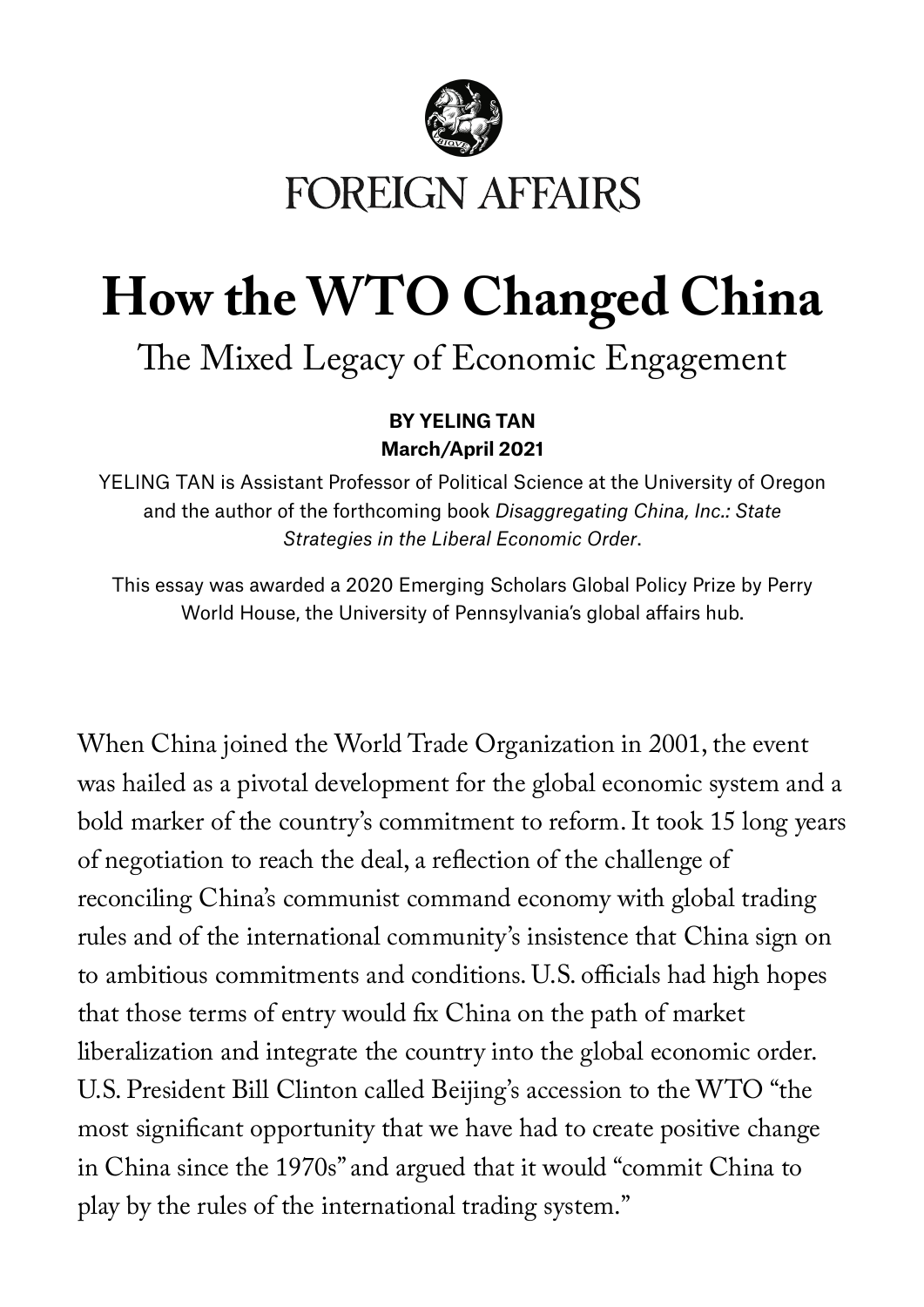Chinese President Jiang Zemin and Chinese Premier Zhu Rongji evinced similar resolve in securing WTO membership.In their view, joining the organization was not only appropriate for a country of China s ' size and economic potential; it would also force China to move forward on necessary domestic reforms. Chinese state media noted at the time that entry into the WTO would " expedite the process of China s reform ' and opening up"; spur the "cleaning up of laws, regulations, and policies"; facilitate the establishment of an "impartial, efficient judicial system"; and bring much-needed external competition to the country's inefficient ' state-owned enterprises (SOEs). China accepted far more stringent terms than any other new member before or since. These commitments included not just large cuts to tariffs on imports into China but also a sweeping overhaul of domestic institutions and policies to allow market forces freer rein within the economy. Beijing pledged to improve the rule of law by strengthening courts and increasing protections of intellectual property rights, to allow firms greater autonomy and limit the government's interference in their affairs, and to revamp regulation to make governance more transparent.

Such commitments generated widespread anticipation that China s ' accession to the WTO would bring about major change and tie a rising China more tightly to global economic networks and institutions. But these hopes now seem like wishful thinking. In 2018, the office of Robert Lighthizer, the U.S. trade representative, proclaimed that the United States had " erred in supporting China s entry into the WTO, " arguing ' that China s " state-led, mercantilist trade regime " was "incompatible with ' the market-based approach expressly envisioned by WTO members." Kurt Campbell and Ely Ratner, two former Obama administration officials, claimed in these pages in 2018 that "the liberal international order has failed to lure or bind China as powerfully as expected."By most accounts, in Washington and more broadly, China s economic model has ' not turned toward market liberalism since 2001 but instead consolidated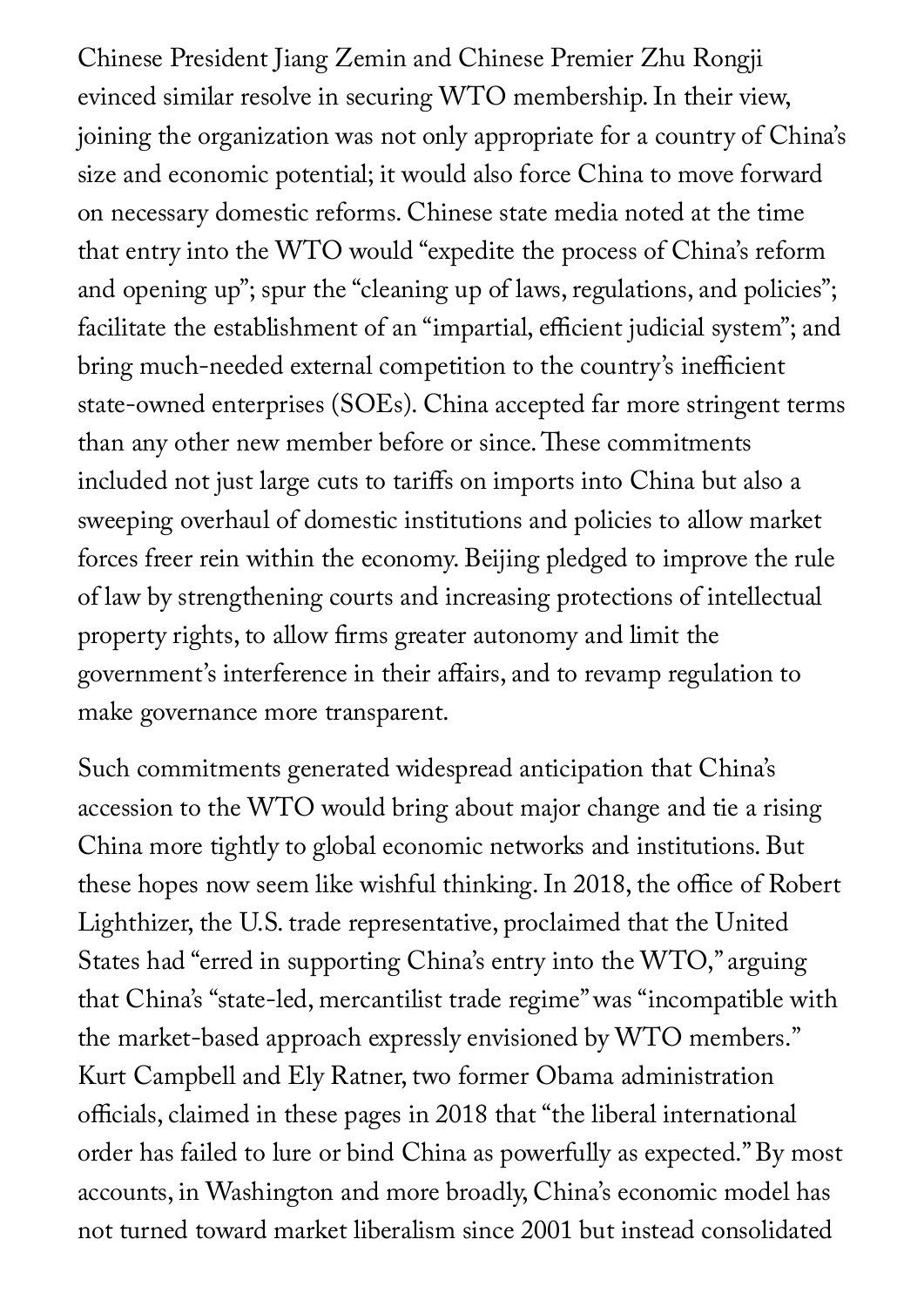into a form of state capitalism that Beijing hopes to export globally. WTO membership, the new consensus goes, has allowed China access to the American and other global economies without forcing it to truly change its behavior, with disastrous consequences for workers and wages around the world. China seems to pay lip service to international norms and still play by its own rules, taking advantage of loopholes and naive policymakers abroad.

But if the hopes for China s WTO accession were overblown, so is this ' new consensus, which oversimplifies a complex story that holds different lessons about the path of, and prospects for, China s reform and about the ' future of trade liberalization globally. China has surely not followed the course envisioned by Clinton—or, for that matter, that anticipated by Jiang and Zhu. But rather than judge China s WTO entry in the ' categorical terms of success or failure, a more productive way forward would be to understand the ways in which WTO membership did lead to positive change within China—and when and why that positive change started to slow and then reverse. Joining the WTO had a stronger liberalizing effect in some parts of the Chinese state than in others, and that liberalization was more forceful at some points in time than at others. At least for a few years, China s accession to the trade body ' bolstered Chinese reformists and helped authorities push through necessary changes, in the process showing that multilateral institutions can boost domestic reform in China. But the impetus for reform wavered, and other actors within China pushed in opposite directions, steering the economy toward greater state control.It' s not impossible to foster positive change in China, but it will be uneven, contested, and require ongoing pressure and engagement from the outside.

#### THE SUM OF ITS PARTS

China first embarked on the path of reform under Deng Xiaoping in 1978, when the Chinese leader began to gradually open the economy by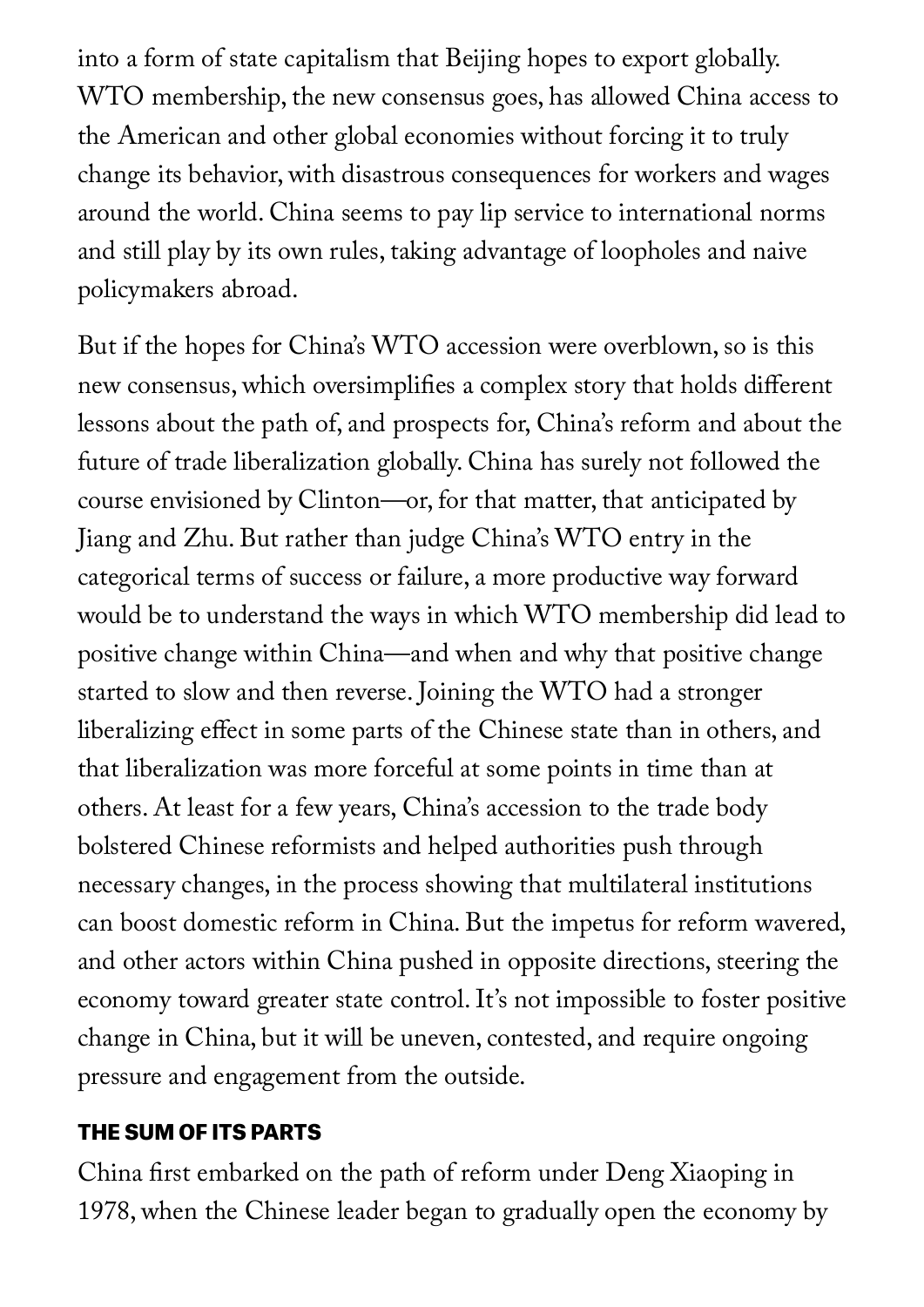decollectivizing agriculture. Beijing accelerated these market-oriented reforms in the ensuing years, granting more leeway to private enterprises, opening the door to foreign firms, and steadily privatizing large SOEs. An economy that had become moribund in the 1970s was growing at a breakneck clip of nearly ten percent per year by the late 1990s. But that story of rapid growth and incipient liberalization concealed a much more complicated picture: China's economy consisted of a welter of different ' actors pursuing different, sometimes contradictory interests. Accession to the WTO in 2001 was a fillip for the country's pro-market liberalizers, ' but many others evaded or remained hostile to liberalizing reform.

The Chinese state is vast, sprawling, and highly decentralized, especially when it comes to economic policy. The Chinese Communist Party (CCP) comprises about 90 million members, which would make the organization larger than the 16th most populous country in the world (the Democratic Republic of the Congo, which has a population of around 89 million).Its members have a wide range of backgrounds and views, from executives with international business experience to dyed-inthe-wool apparatchiks who eagerly study the ideals articulated by President Xi Jinping. The central government oversees over 30 provinces, hundreds of cities, and thousands of counties. As a result, Beijing has long struggled to coordinate, implement, and enforce policies across the country. Subnational governments enjoy broad discretion over how to run their local economies. Governors and mayors compete with their neighbors to produce ever-higher and more spectacular growth rates, and they enjoy enough autonomy to selectively enact, creatively interpret, and even subvert guidelines from Beijing.

When China was preparing to join the WTO, its system of economic governance was decidedly mixed. Some actors within China s massive ' party-state advocated liberalization based on free-market principles. Others supported a strategy akin to those adopted decades prior by Japan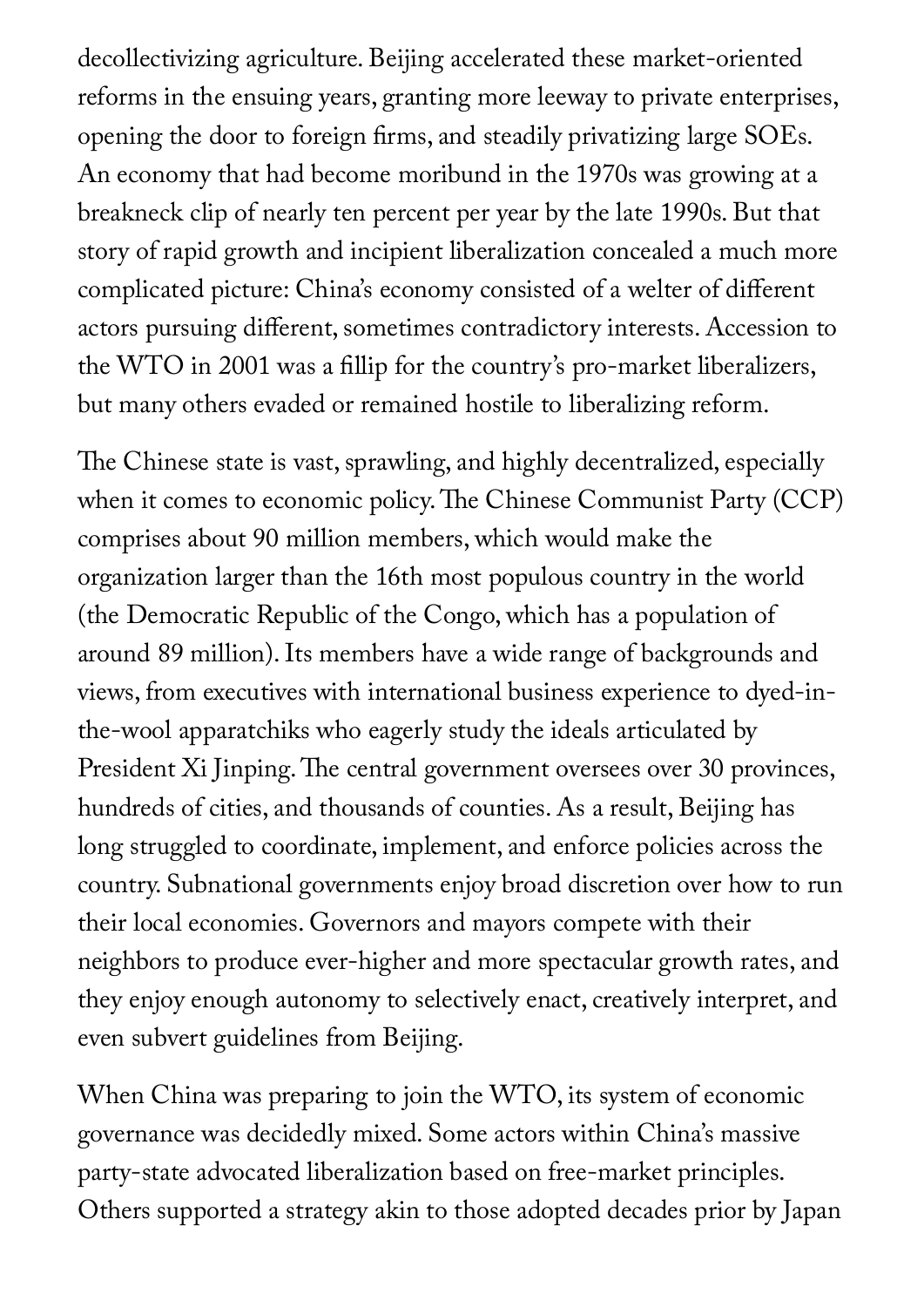and South Korea, which involved offering financial incentives and instituting administrative measures to support firms in industries deemed strategic. And still others counseled adhering to China s command ' economy.

The various actors within China's large and complex economy had to ' reckon with the seismic shift of entry into the WTO. Accession triggered many significant changes and strengthened the hand of the country's ' reformists, who in the first few years following WTO entry implemented large cuts to import tariffs, loosened rules around trading licenses to introduce domestic private and foreign competition, shrank the stateowned sector, and enhanced the functioning of market forces in the economy. Beijing strengthened the rule of law and the protection of intellectual property rights to greatly improve the ease and predictability of doing business in China and limit government interference.

The central government drove much of the resulting change, because it felt the pressure of adhering to WTO rules more keenly than did provinces and cities lower down in the administrative hierarchy.WTO membership spurred Beijing to undertake a formidable legislative and regulatory overhaul in order to bring domestic laws and policies into compliance with the international trading system. For example, it amended its law regulating the quality of products, with the aim of improving standards and strengthening the state s ability to guard against ' counterfeit and subpar goods.It reformed a commodity inspection law to create a common certification process for foreign and domestic goods and put in place similar reforms for customs laws; rules governing pharmaceutical products; and copyright, patent, and trademarks laws.It also overhauled national economic institutions to strengthen the state s ' regulatory capacity, merging a number of agencies to eliminate overlap. The new General Administration of Quality Supervision, Inspection, and Quarantine (AQSIQ) took the lead in assessing over 21,000 domestic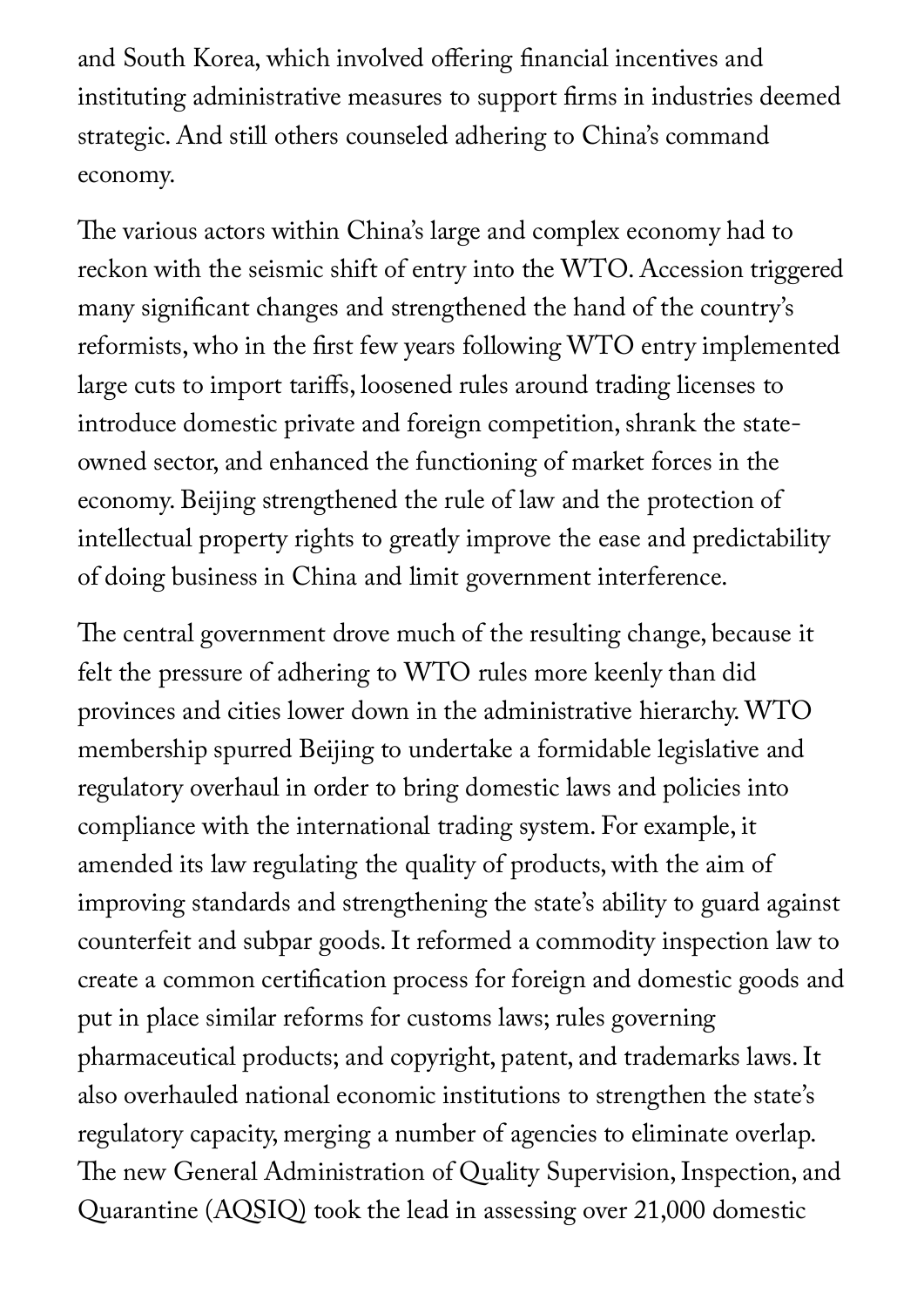technical standards, abolishing about 1,400 of them, and revising over 9,000 others to bring the country s standards regime into conformity with ' WTO rules.

The central government's liberalizing efforts did not stop with legal and institutional reforms. Beijing established research and advisory centers in various parts of the country to provide guidance on matters pertaining to WTO rules and procedures. Authorities launched a national campaign through state media to raise awareness about the consequences of the country s joining the WTO and held training sessions for government  $\overline{\phantom{a}}$ officials to help them navigate the complex process of implementing the trade body s rules. '

This effort to set in motion greater market liberalization ran up against deep-seated bureaucratic and industry resistance. Those in the stateowned sector feared that foreign competition would crush their businesses. The automotive industry had even petitioned Jiang for greater protection when he was negotiating the entry deal. Powerful industrial ministries within Beijing bristled at the idea that international rules would now curb their autonomy to make policy. The agricultural sector protested the opening up of China s markets to highly subsidized goods ' from developed countries.

Foreign businesses immediately benefited from the measures that followed China's accession. By 2003, roughly 70 percent of U.S. firms ' surveyed in China reported that Chinese domestic reforms had improved their business climate "to a great extent" or "to a very great extent." Ihose measures would not have occurred without the external impetus of entry into the WTO. And they reflected the degree to which China's leaders ' had succeeded in using multilateral trade commitments to drive forward difficult domestic changes.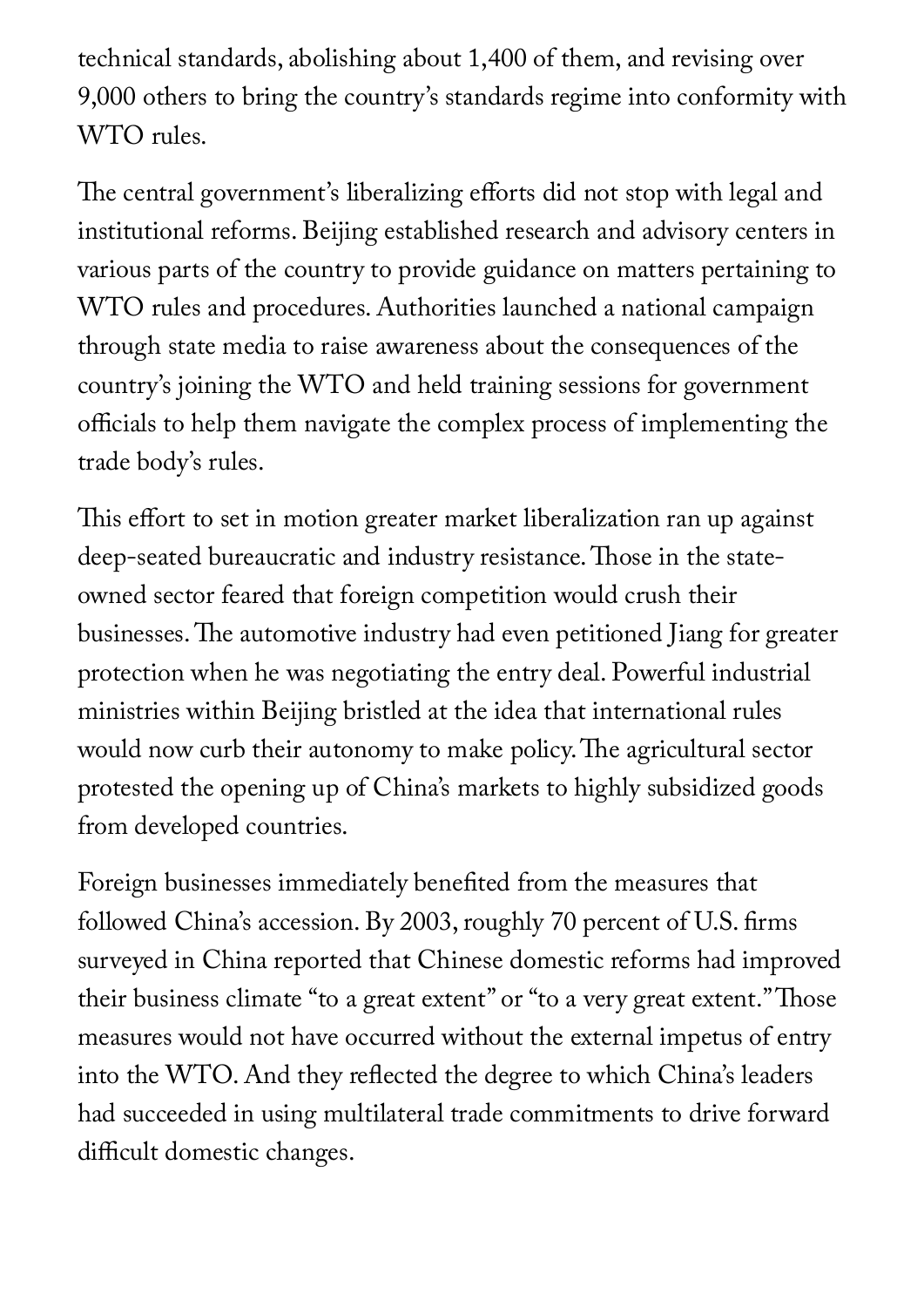But the actions of the central government tell only part of the story. Subnational authorities, which escaped direct WTO scrutiny, did not match Beijing s commitment. China s entry into the WTO reframed  $\overline{\phantom{a}}$ ' local economies, inviting foreign competition while creating opportunities for commerce abroad. Regional governments had to keep their economies growing while dealing with potential import threats and pursuing potential export gains. Some local leaders responded by liberalizing their markets and facilitating more business-friendly regulations, but many found ways to resist opening up and to promote their own interests in other ways.

Anhui Province, for instance, issued an industrial policy in 2001 that drew from South Korea s success in automobile exports, targeting state ' support to favored firms. Authorities in Shandong Province noted that the territory should " seize the opportunity " created by WTO entry to expand and develop its shipbuilding industry—which meant not liberalization but increased preferential credits and subsidies in order to expand exports out of the province. Other, smaller jurisdictions responded to the threat of intensified competition with even more forceful interventions aimed at suppressing market forces, using administrative directives to reshape local businesses. The autonomous prefecture of Yanbian, in northeastern China, for example, launched a restructuring drive in 2003 to consolidate its cement industry. Rather than let the market dictate which firms would thrive and which would die, the local government picked winners and losers, taking away business licenses, cutting off the electricity supply, and dismantling the machinery and equipment of factories that were deemed to be too small or inefficient.

Accordingly, China s entry into the WTO produced a wide range of ' shifts, often in contradictory directions.It initially spurred sweeping efforts to liberalize the economy, reshape policies to accord with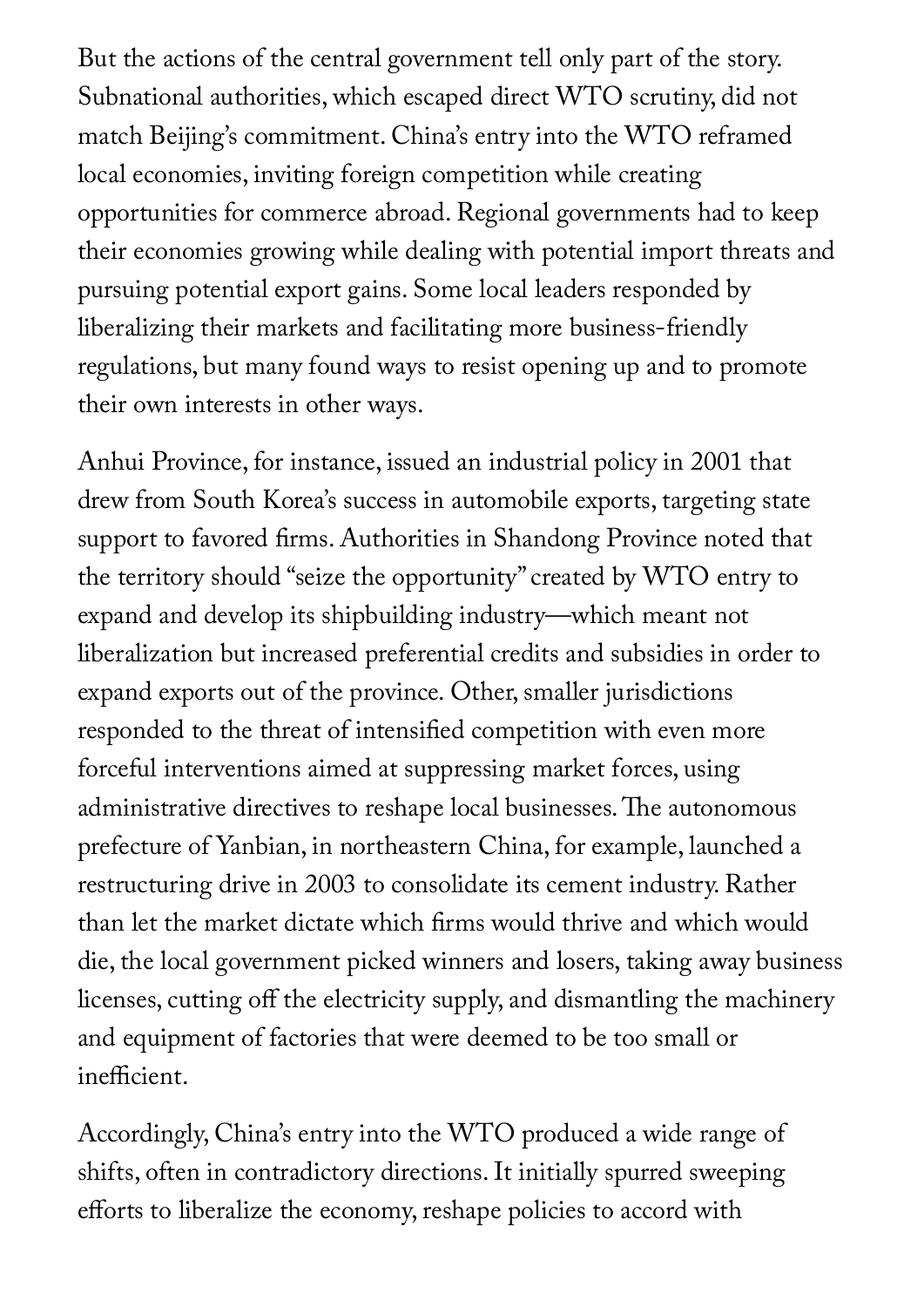international rules, strengthen institutions to support the free market, and reduce the role of direct state intervention—transforming China s ' economic landscape and vastly expanding the scope for private and foreign enterprises to do business in China. But the country did not move in lockstep toward liberalization. Subnational governments adopted a plethora of strategies to pursue economic growth, many of them in clear contrast to Beijing s liberalizing agenda. A stark internal divergence in ' China s economic policies emerged, with some parts of the state ' strengthening their commitment to market liberalization and others following more statist paths.

China did fulfill the majority of the terms of its WTO accession within a few years. Tariff rates on foreign imports were slashed, and a multitude of nontariff barriers were eliminated. The authority to engage in foreign trade, previously restricted to SOEs and foreign firms located in special economic zones, was broadened to all firms, including private Chinese enterprises. Beijing substantially improved legal protections for and reduced administrative burdens on businesses. Foreign investment surged once more into China, after having plateaued during the Asian financial crisis in the late 1990s.

### THE STATE ADVANCES

Market-friendly reforms, however, would soon lose their luster for the central government. Observers in China use the term *guojin mintui*, or "the state advances, while the private sector retreats, "to describe the central government's slide starting around the middle of the first decade of this century toward greater state intervention in the economy. Several domestic and external factors pushed China s powerful central ' government to embrace state capitalism. In the first few years after the accession, pro-reform ministries in Beijing drove the agenda for market liberalization, empowered by the mandate of China s pledges to the ' WTO. The Ministry of Commerce, China's trade agency, led efforts to '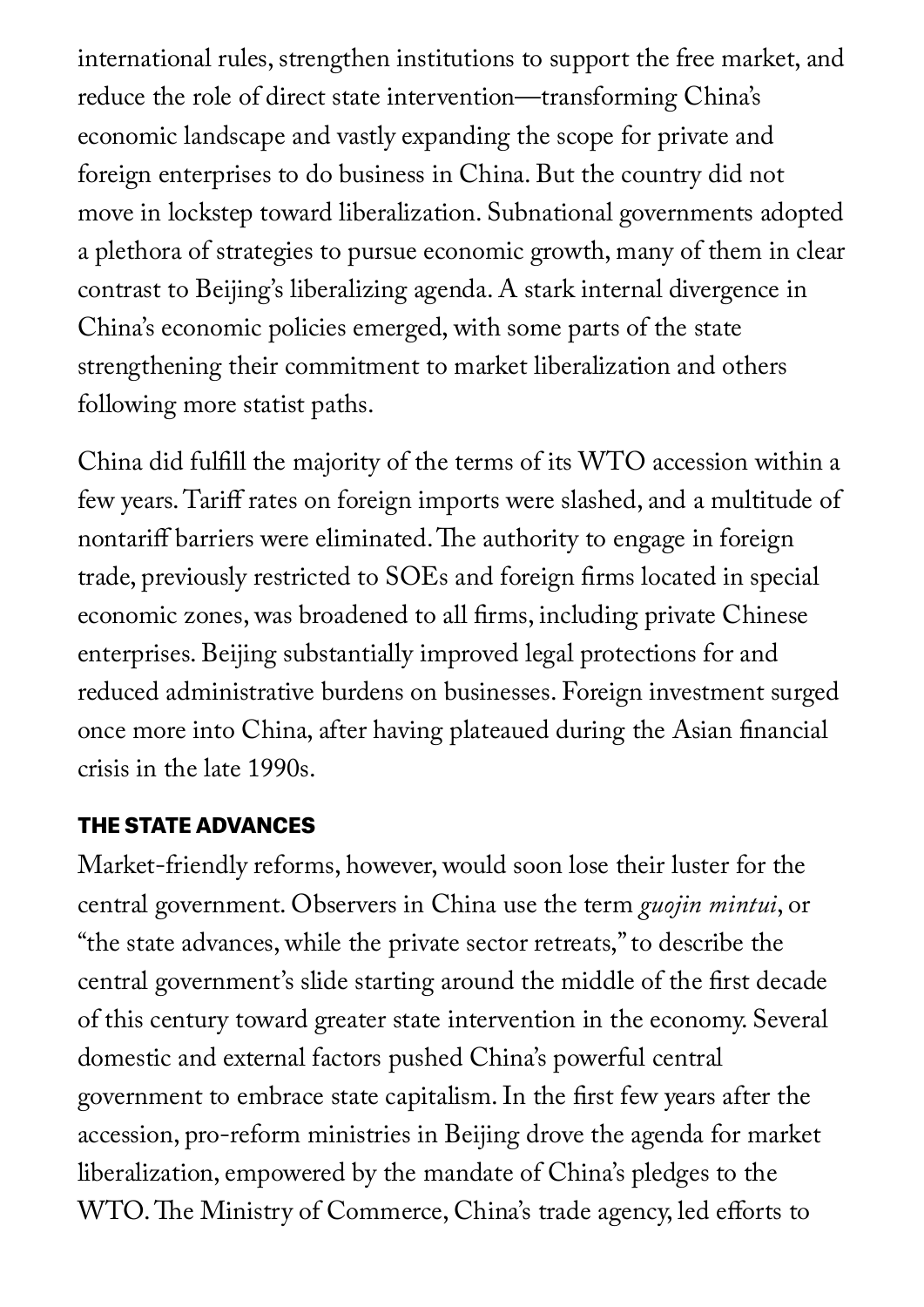harmonize China's trading regime with international rules. AQSIQ, the ' new quality-control agency, encouraged the adoption of international standards and established a direct link with the WTO to manage potential conflicts. These agencies further benefited from the leadership of Jiang and Zhu, who were not just ideologically well disposed to reform but also able to wrangle the country s sprawling central bureaucracy to  $\overline{\phantom{a}}$ keep the reforms on course. Under the two leaders, the government instituted important macroeconomic reforms to recalibrate revenuesharing arrangements between the center and localities, better control inflation, and improve central oversight of the banking sector. And in a major administrative restructuring in 1998, Zhu had slashed the central bureaucracy in half, from eight million to four million people, and cut the number of central ministries from 40 to 29.

But as China fulfilled its WTO commitments on schedule, proliberalization forces lost momentum; swiftly meeting the terms of China s ' accession had the effect of sapping the urgency of reform. Without the outside pressure that WTO entry first provided in 2001, it was difficult for reformists in Beijing to keep up the push for greater liberalization. Instead, rival agencies that oversaw industrial policy gained the latitude to expand their influence.

This shift in bureaucratic power dovetailed with a change in leadership in 2003 from Jiang and Zhu to President Hu Jintao and Premier Wen Jiabao. The leaders differed less in their essential views on reform than in their abilities to control the state bureaucracy. Hu and Wen did not have their predecessors political strength to discipline the state.Wen, in ' particular, had spent the majority of his career within the central government. He rose to the top with support from networks deeply embedded in the Beijing bureaucracy. Although this milieu might have given him some advantage in understanding the inner workings of the central state, it also left him beholden to that bureaucracy. Unlike Zhu,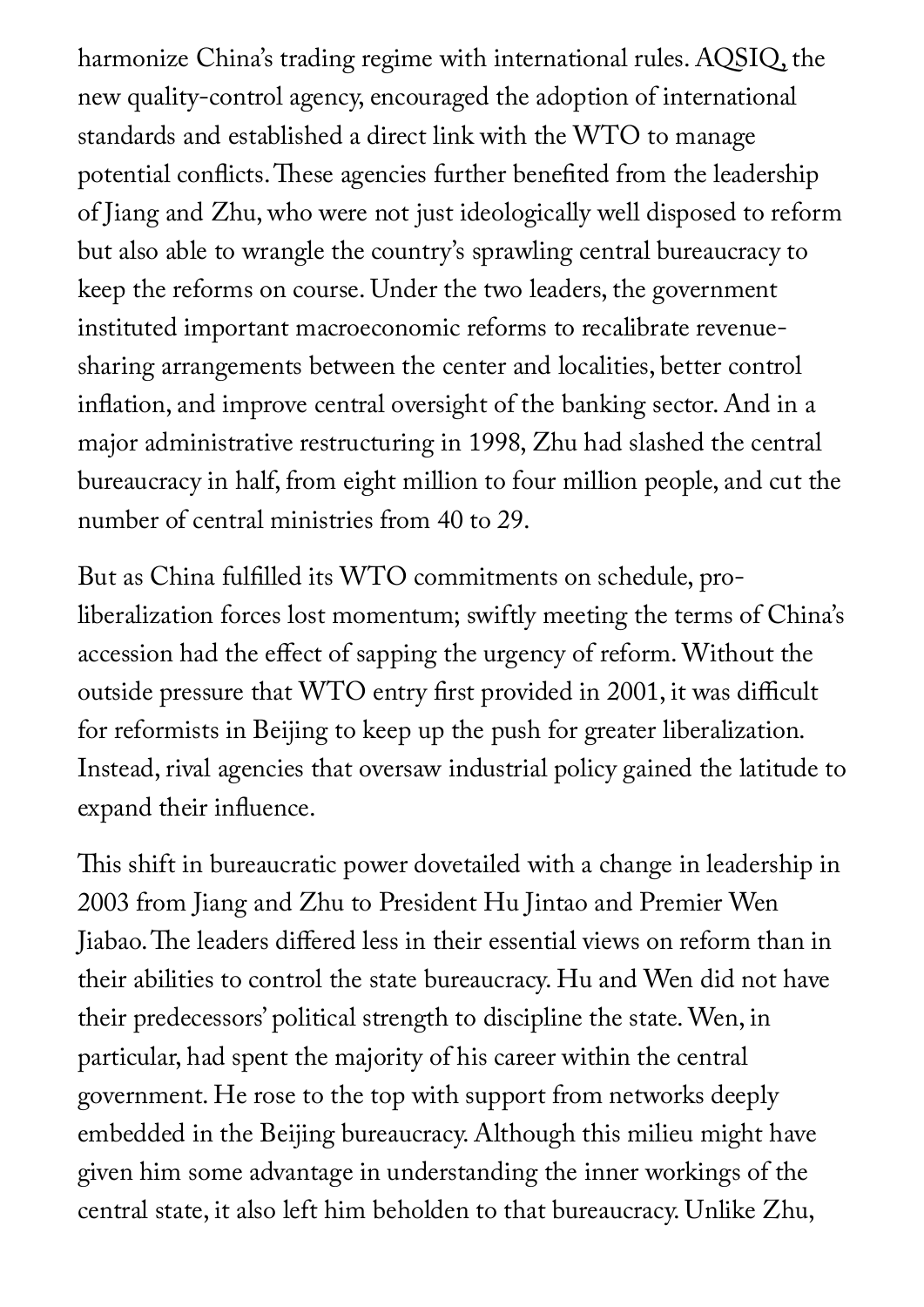who was able to halve the size of the central government in 1998, Wen's (<br>| attempt at administrative restructuring in 2003 was relatively unsuccessful. Reports at the time indicated that Wen planned to whittle down the number of ministries by as many as seven, but he eventually axed only one central agency.Instead, agencies dedicated to industrial policy, such as the National Development and Reform Commission, gained greater influence: the NDRC became informally known as the " mini State Council."In 2008, the newly created Ministry of Industry and Information Technology added to the central government' s increasingly activist role in enacting statist industrial policies.

The cause of pro-market reform was dealt a further blow by the failure of WTO members to agree to another comprehensive package for trade liberalization as part of the Doha Round of negotiations in Geneva in 2006. The disagreement over farm subsidies and import taxes underlined tensions within the trade body, and the ensuing impasse strengthened the hand of agencies in Beijing that oversaw industrial policy and did not subscribe to the market-friendly imperatives of the WTO. Dysfunction in the trade body meant that Chinese reformists could not repeat the success of 2001, lacking renewed external impetus for domestic liberalization.

The central government's new policy trajectory started to become clear in the 2006 iteration of the Five-Year Plan, China s periodic policy ' blueprint.It emphasized domestic innovation and reducing China s ' reliance on foreign technology, reaffirming the dominant role of the state in the economy—and inevitably dispiriting foreign firms doing business in China. According to the American Chamber of Commerce in the People s Republic of China s annual surveys of its members, positive  $\frac{1}{2}$ ' sentiment among U.S. firms operating in China fell to an all-time low in 2006.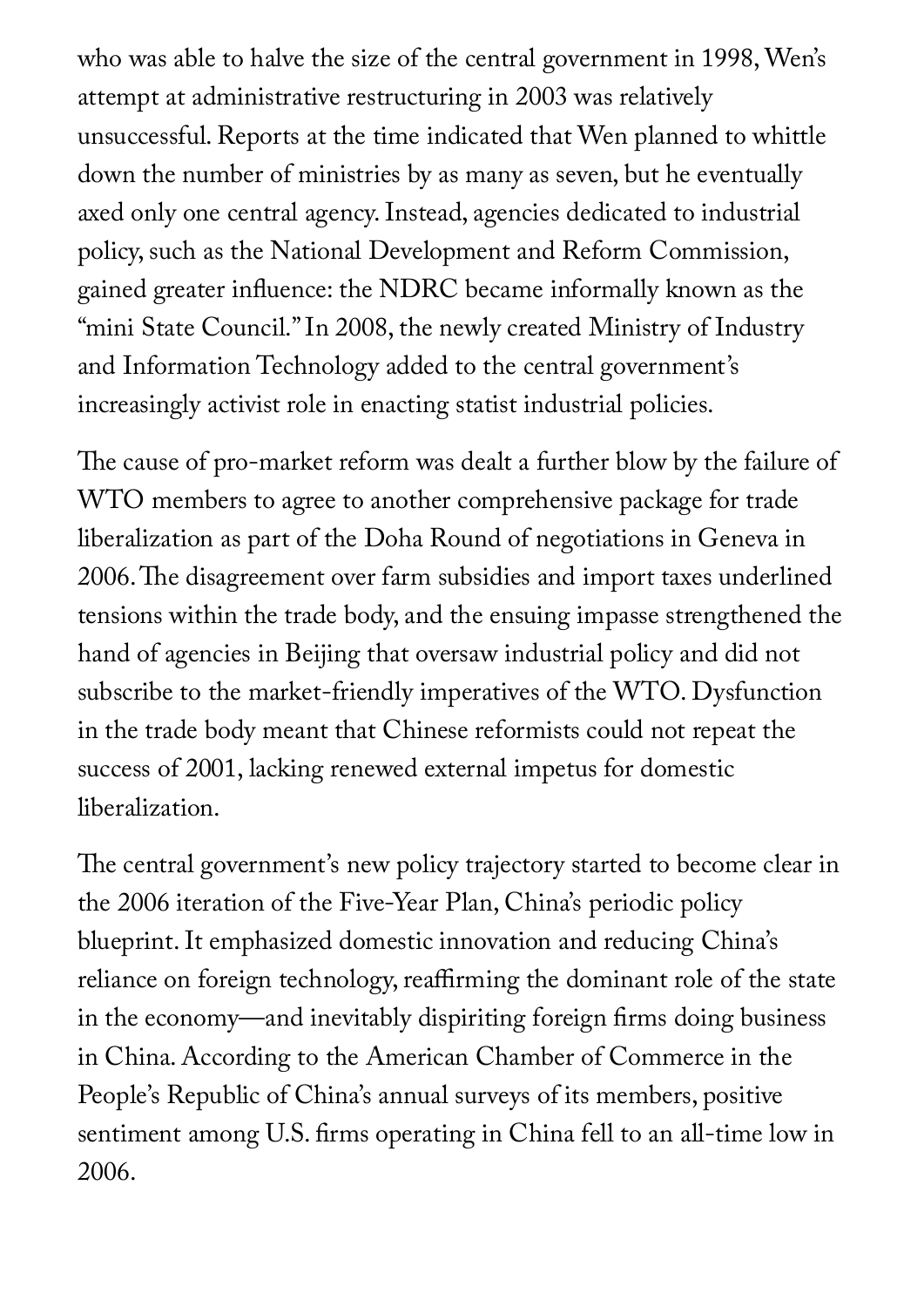The 2008 global economic crisis and its aftermath reinforced the regime's ' statist turn by setting the stage for greater government intervention and laying bare the weaknesses of free-market capitalism. China responded to the downturn with a \$580 billion fiscal stimulus and channeled the funds largely through SOEs and local governments. This spending strengthened the central state's hand and boosted the ideological justification for ' statism. While many wealthy countries that had also enacted large fiscal stimulus programs soon shifted back to economic austerity (and a diminished role for the state), China continued on the path that it had embarked on before the crisis, toward greater state control of the economy. The state-owned sector had steadily shrunk in the years following China s accession to the WTO.In 2001, 40 percent of all jobs ' in China were in the state sector. That figure had fallen to 20 percent by 2008, but this decline came to a halt in the years after 2008 and showed little change up to the end of the Hu-Wen administration, in 2012. Between 2008 and 2012, assets managed by state firms rose from over 12 trillion yuan to more than 25 trillion yuan.

Since Xi' s ascent to power in 2012, the state s role in the economy has  $\overline{\phantom{a}}$ only become stronger and more pronounced. Private investment had for many years expanded at a faster pace than investment by state entities, but this dynamic began to weaken after 2012, and it even reversed from 2015 to 2016. China has continued to pursue free trade in its foreign relations, inking numerous deals with countries far and near, but the political energy for domestic market reform has all but disappeared. Recent years have seen the country s SOEs become stronger and larger ' than before, boosted by national policies that reaffirm the dominant role of the state and the overarching supremacy of the CCP over the economy. China s overseas economic footprint has also expanded '  ${\rm significantly, most notably through Xi's vast infrastructure and investment}$ program known as the Belt and Road Initiative, sparking fears that China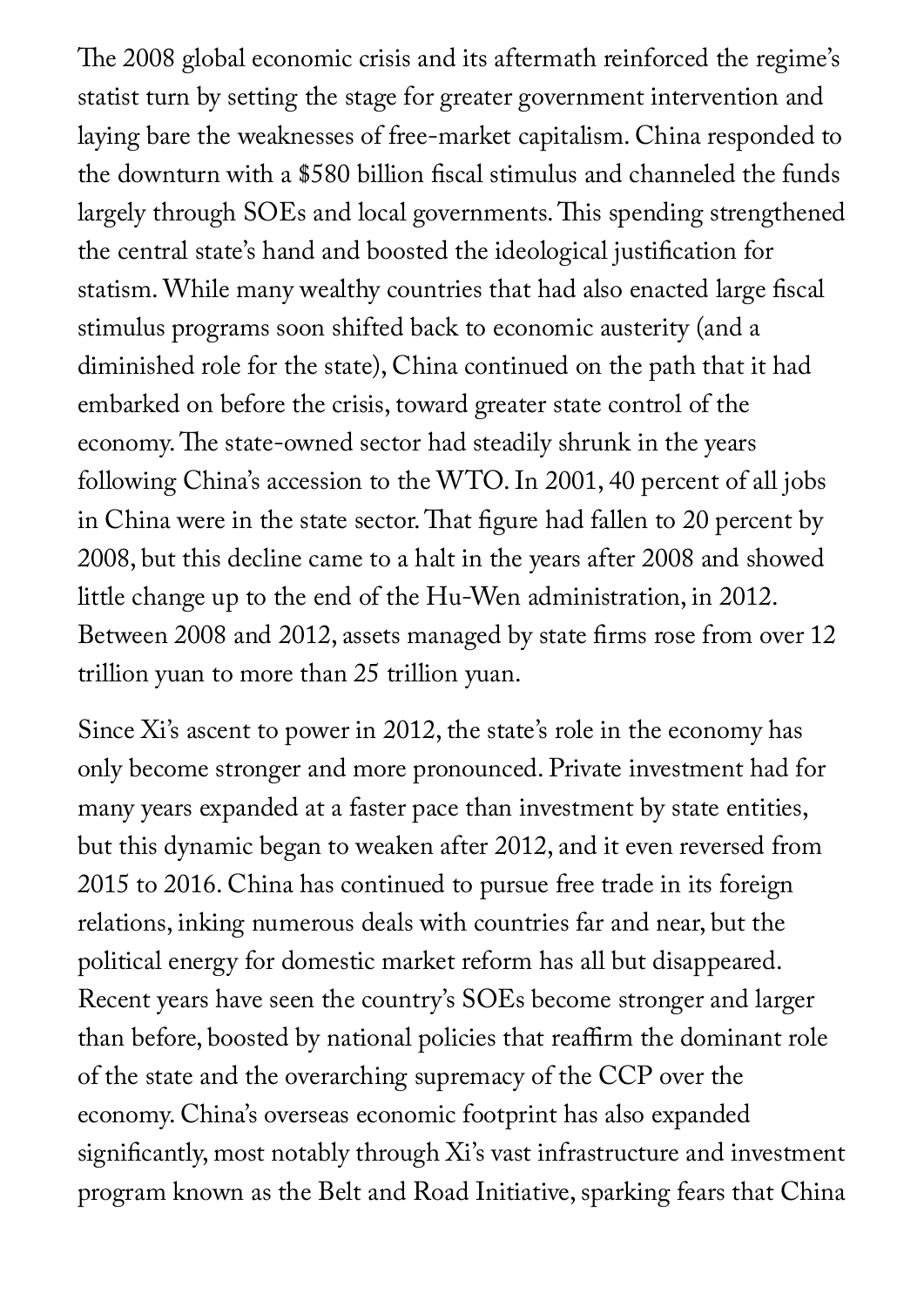is seeking to export its brand of state capitalism globally. Such fears, however, are overblown.

### CONTAINING MULTITUDES

China may have dashed the hope that it would become a liberal freemarket economy, well integrated into the international economic system. But even now, its model of state capitalism is not the juggernaut that many make it out to be.In many respects, China still lives under the shadow of its entry into the WTO. Ultimately, the Chinese system is not likely to prove strong enough to completely resist the liberalizing effects of globalization or coordinated enough to effectively pursue its ambitions on the global stage through its SOEs.

In some ways,WTO membership reinforced the central government' s inability to prevent local governments from interpreting higher-level directives to serve their own interests.WTO entry brought a new surge of foreign capital into China, reducing the reliance of subnational governments on funding from Beijing and providing them with alternative resources to pursue their own goals—and the flexibility to disregard dictates from the capital. For example, despite Beijing s desire ' to orient economic growth around increasing productivity, boosting technological development, and training a more skilled workforce, subnational governments have fixated on a quantitative approach to growth that relies on capital investment and high-profile development projects, undermining the overarching national effort. Instead of making long-term investments to raise the productivity of firms and their capacity for innovation, local officials seek out foreign direct investment to expand output for short-term gains, leading to projects that duplicate the work of others and generate problems of excess capacity.

China s policy on so-called new-energy vehicles (electric and hybrid cars) ' illustrates this divide.In 2012, the central government' s State Council issued an industrial policy on such vehicles that stressed the importance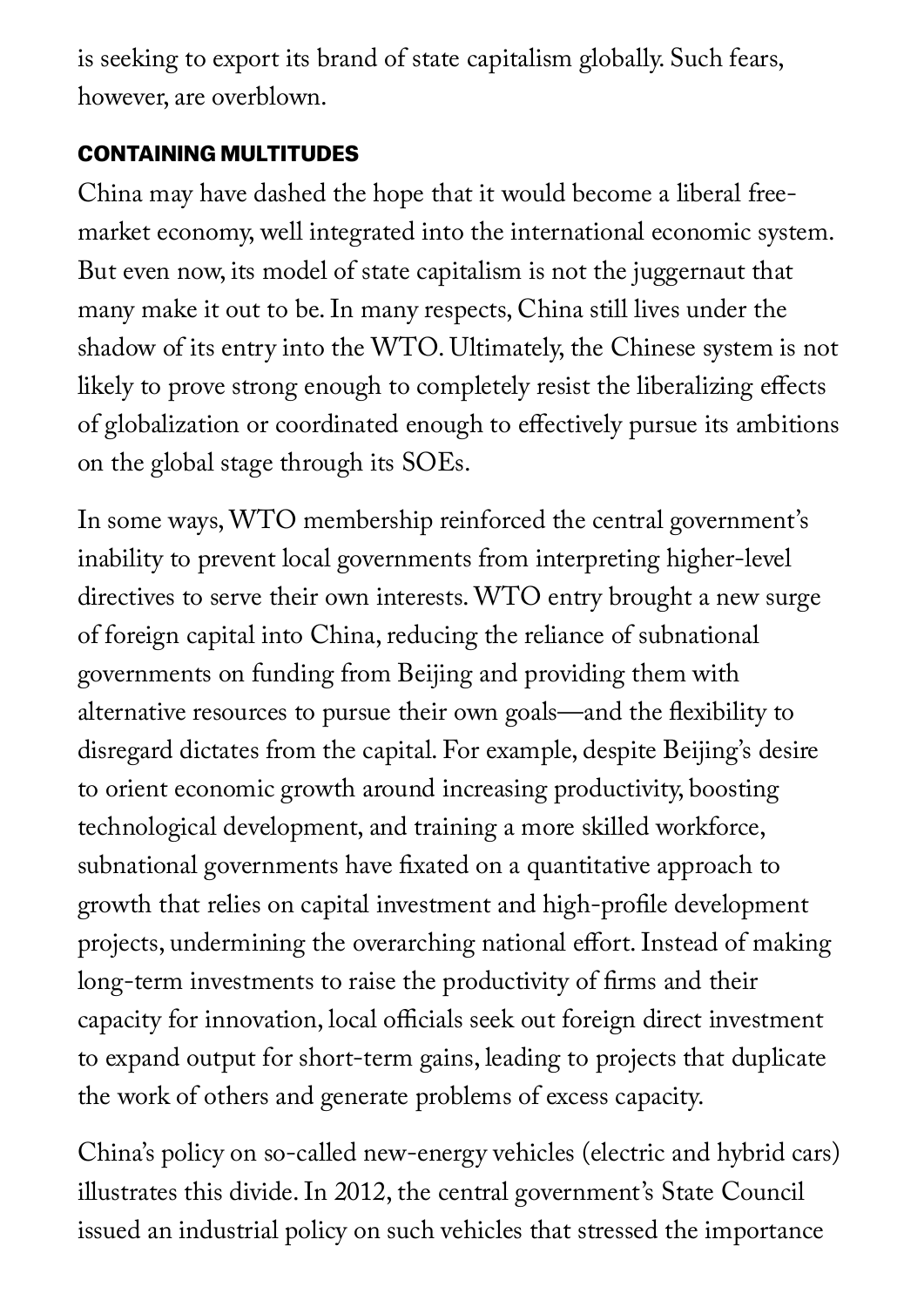of promoting innovation and explicitly warned local governments against "blindly making low-quality investments and duplicating construction." But that same year, Hubei Province issued its own policy, which ignored the central government' s focus on technological innovation and highquality production and instead stressed the need for "investment promotion" and "large-scale production" to scale up the manufacturing of the vehicles. Nor was Hubei alone in pushing for rapid expansion and disregarding the longer-term imperative of improving technological capacity. By 2017, the central government had to issue a new directive to curb the overinvestment of local governments in the production of newenergy vehicles.

Similar conflicts plague China's overseas economic ambitions. Although ' some SOEs (particularly those in strategic sectors, such as automobiles and shipping) have retained a more statist orientation to trade, not all are faithful agents or reliable exemplars of state capitalism. China s entry into ' the WTO granted more foreign trading rights to domestic private enterprises, lowered import barriers, and allowed private companies greater freedom to operate. Once exposed to foreign competition and global rules, many SOEs—especially those participating in highly competitive sectors not protected by state industrial policy—came to resemble more traditional commercial actors, responding to price signals in the same way as private firms. It is not a given that China's SOEs will ' act as agents of China's overseas economic statecraft. The extent to which ' an SOE might directly serve Beijing s interests is instead determined by a ' bevy of factors, including the competitiveness or strategic importance of a particular sector, the degree to which the central government can monitor the firm's overseas behavior, and the specific political context of the  $\frac{1}{2}$ country in which the firm is operating.

#### WHAT NOT TO DO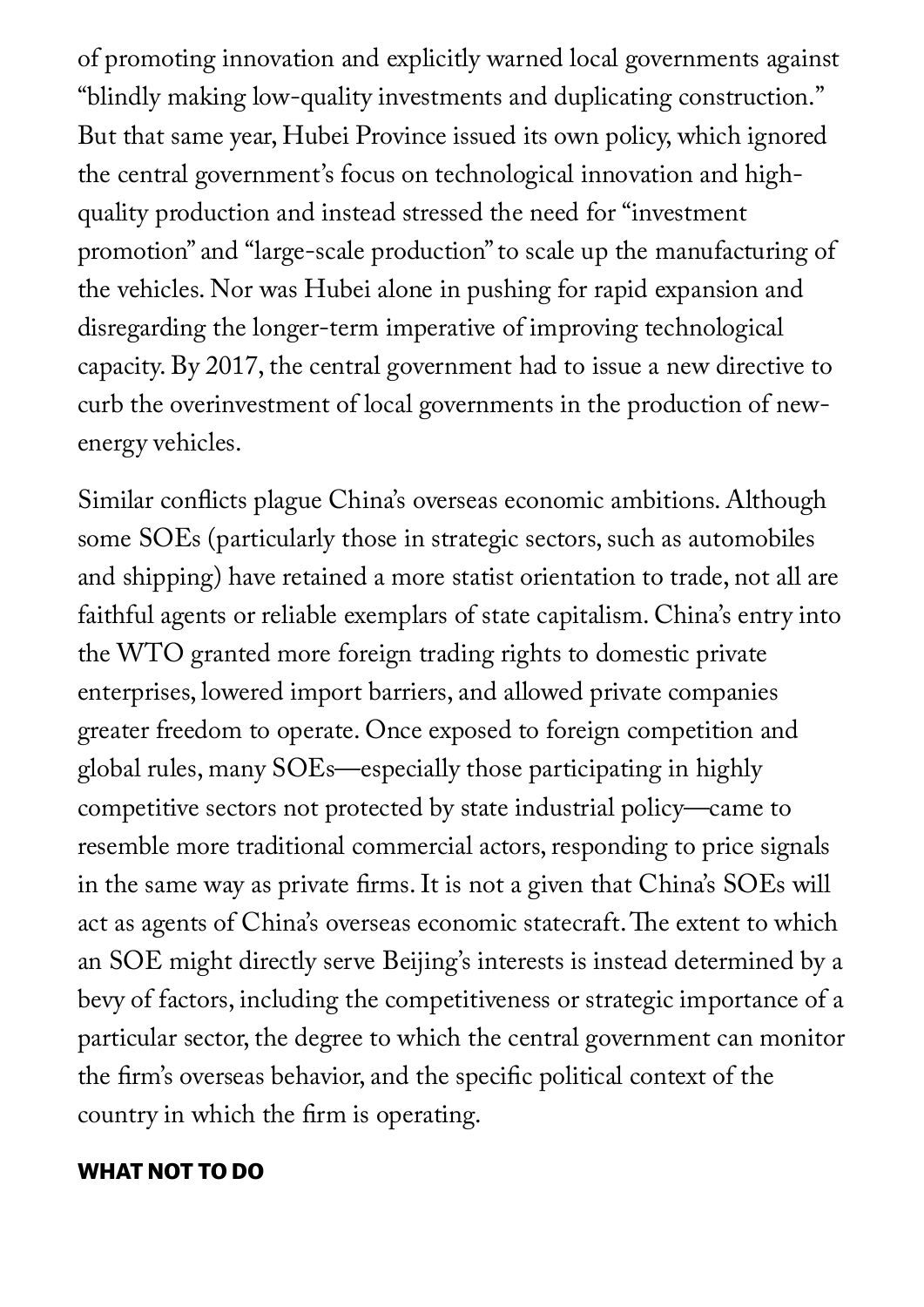Some Chinese state and nonstate actors see their interests as aligned with international economic rules; others seek to exploit gaps in global governance. Some dependably behave as operatives of Beijing, whereas others actively subvert national policy in pursuit of their own narrow interests. These dynamics have persisted even as Xi has sought to consolidate CCP rule over many aspects of Chinese political, economic, and social life. Despite Xi's efforts, China's global economic posture ' remains mostly the product of the country s messy internal politics and ' not the result of a coordinated master plan.

This reality complicates matters for Washington and other governments. Given the multitude of actors and interests involved in Chinese economic affairs, traditional state-to-state diplomacy, centered on communications between national capitals, is necessary but insufficient. Substate actors, such as provinces and cities, wield substantial authority over economic affairs. The actions of Chinese firms do not necessarily represent the will of Beijing. Countries must therefore take a multipronged approach to engage with China at different levels. A policy of overt hostility that overlooks the diversity of interests driving China s massive economy will ' end up being counterproductive.

Recent U.S. policy has demonstrated how not to encourage greater market liberalization in China. The U.S.-Chinese trade war launched by the administration of former President Donald Trump has created conditions opposite to the ones that spurred market reform back in 2001. Washington levied unilateral tariffs, launched trade-dispute cases, instituted export bans, and placed restrictions on foreign investment in the United States. The Trump administration framed relations with China in terms of a zero-sum competition and even went so far as to threaten the decoupling of the two countries giant (and thoroughly ' enmeshed) economies.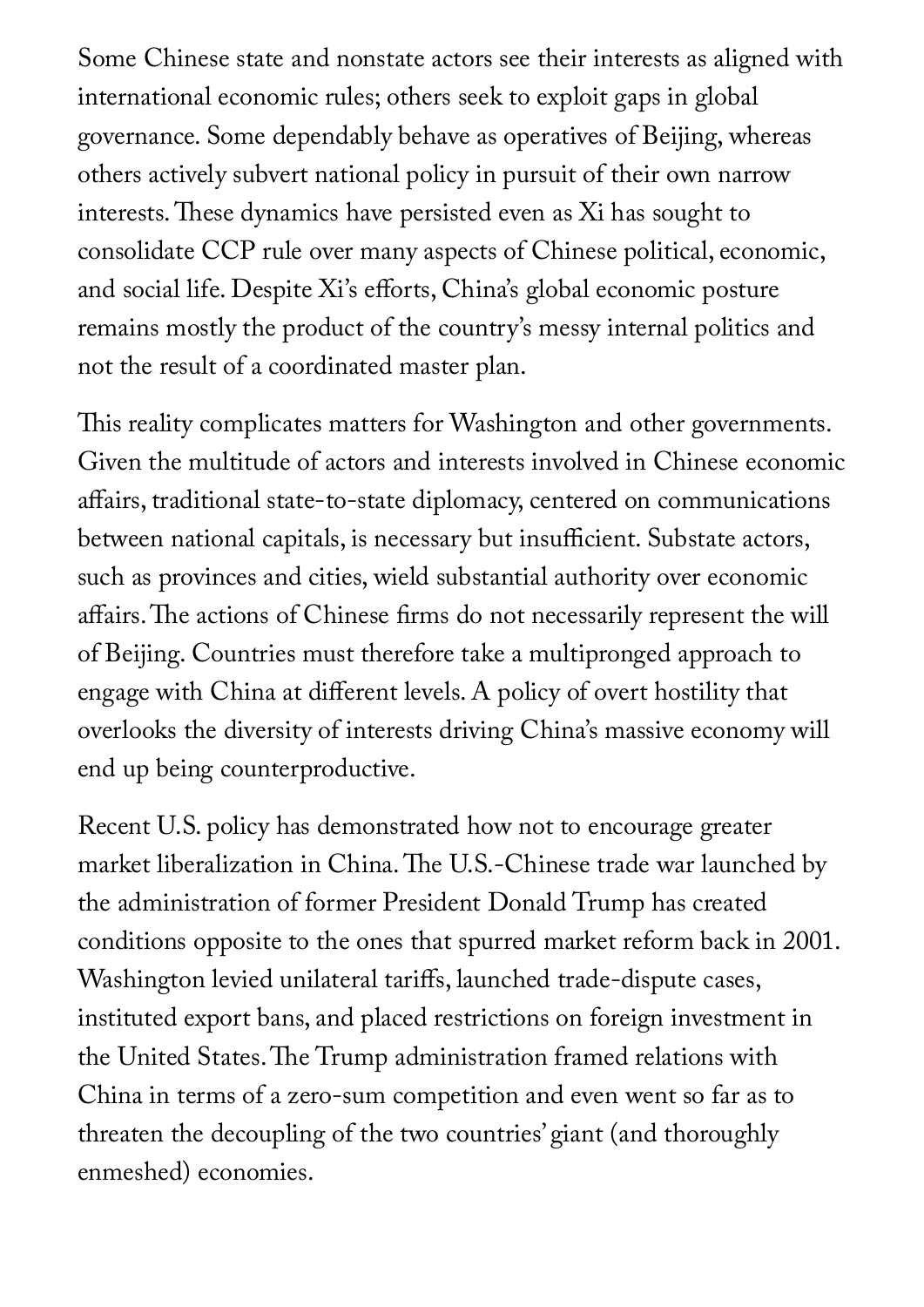Chinese leaders view these actions as part of a hostile U.S. strategy to contain or undermine China's rise. The confrontation has empowered the ' nationalists and conservatives opposed to market liberalization, who point to U.S. coercion as a reason to further protect China s high-tech ' manufacturing and secure the country's supply chains. The trade war has ' marginalized pro-reform officials who have called for many of the changes to Chinese policy that the United States has requested, such as the liberalization of the financial sector and the loosening of rules around foreign investment. China s reformists no doubt have less clout than their ' more statist counterparts. But their relative weakness has led them in the past to seek external leverage—as reform-minded officials did during China's WTO accession. This dynamic is by no means restricted to trade. ' China s banking regulators, for instance, have drawn on frameworks put ' forward by the Basel Committee on Banking Supervision (an international committee of central bankers) to overcome the resistance of state banks, SOEs, and local governments to greater oversight of the banking system.

U.S. policymakers should not abet the nationalists in China by focusing on threats and punishments. A broader strategy of engagement that offers significant benefits in return for Chinese commitments to further liberalization would provide domestic reformists with just the sort of leverage they enjoyed in 2001.Initiatives backed by multilateral institutions would have more legitimacy than would Washington s  $\frac{1}{2}$ unilateral demands.Today, segments of the Chinese political elite remain open to adopting the high product standards and market-oriented rules of multilateral trade arrangements. A number of current and former Chinese officials have even spoken positively about the prospect of China s joining the Comprehensive and Progressive Agreement for ' Trans-Pacific Partnership, a free-trade deal, a step that would benefit the United States (although it is not a party to the deal) by bringing greater external oversight of problematic issues, such as the governance of